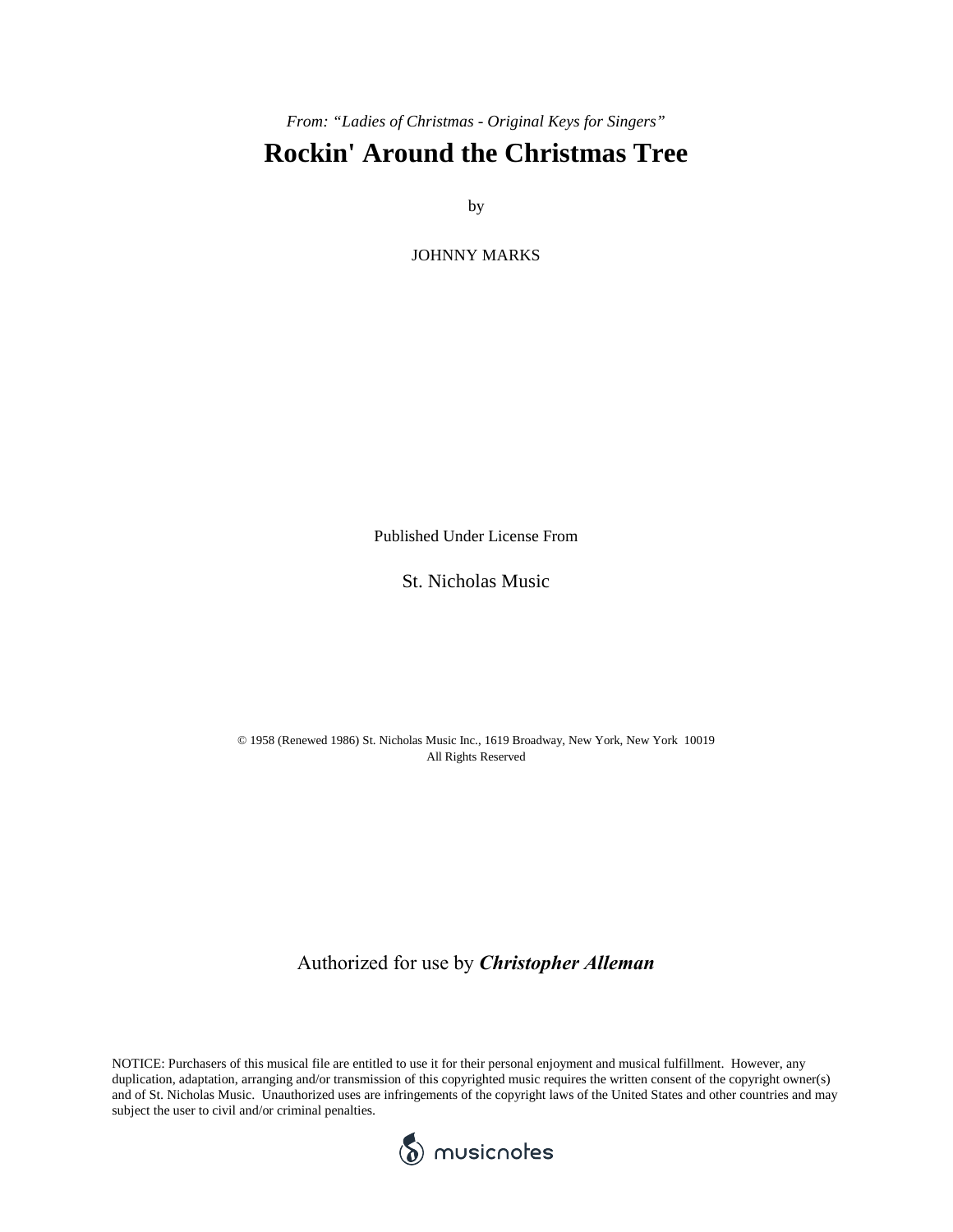## **ROCKIN' AROUND THE CHRISTMAS TREE**

Music and Lyrics by JOHNNY MARKS



Copyright © 1958 (Renewed 1986) St. Nicholas Music Inc. 1619 Broadway, New York, New York 10019 All Rights Reserved

Compliments of *musicnotes.com* Authorized for use by: *Christopher Alleman*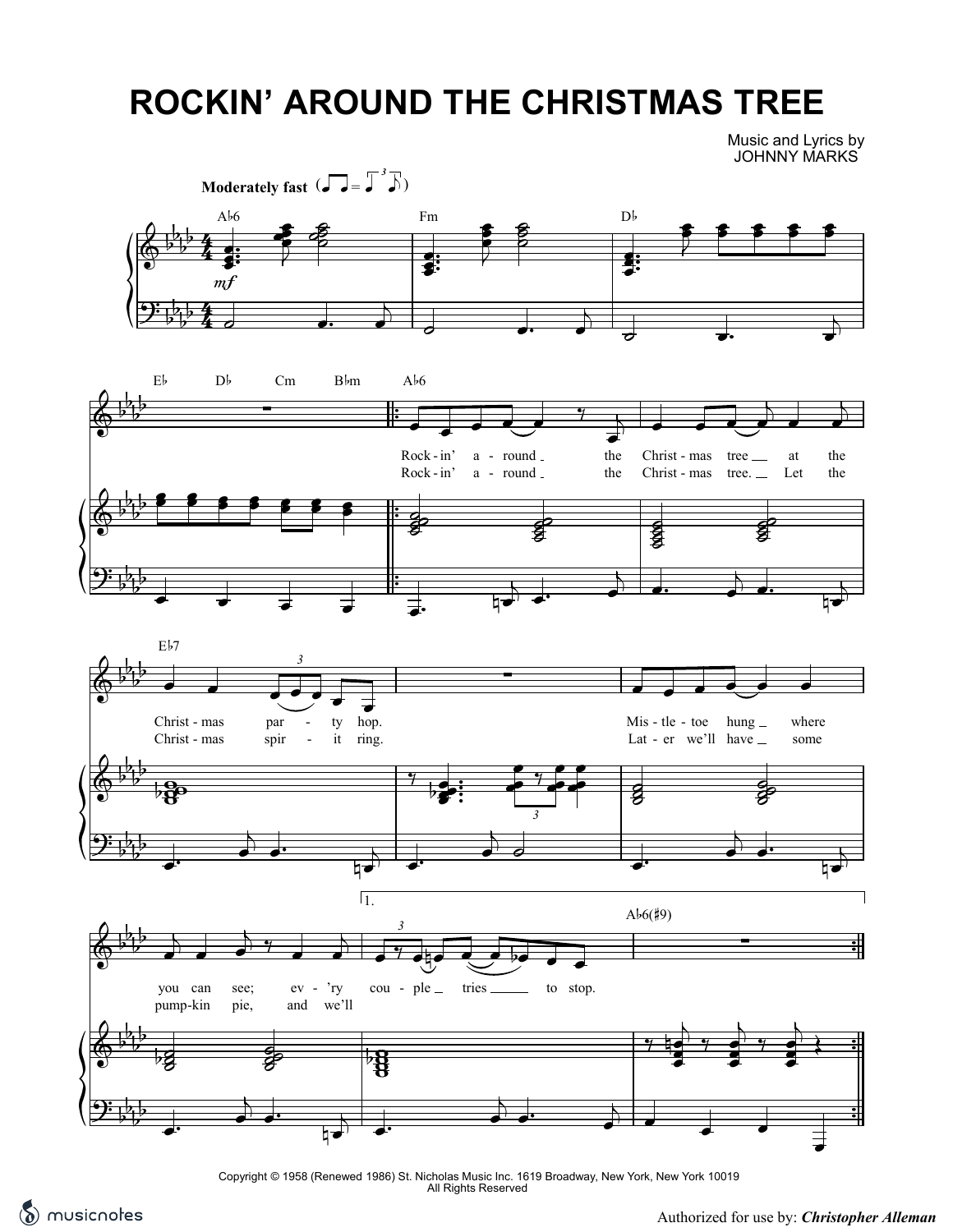





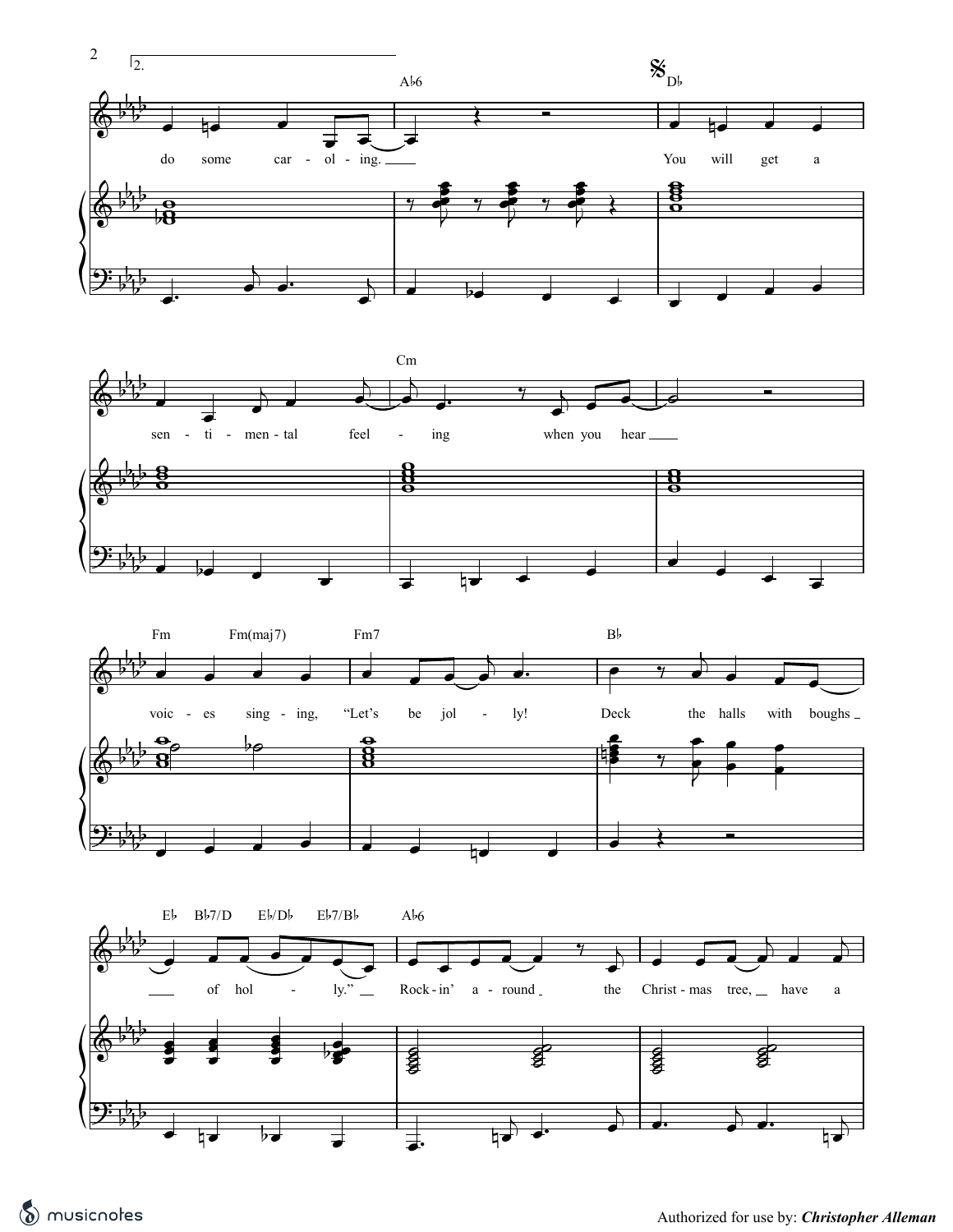